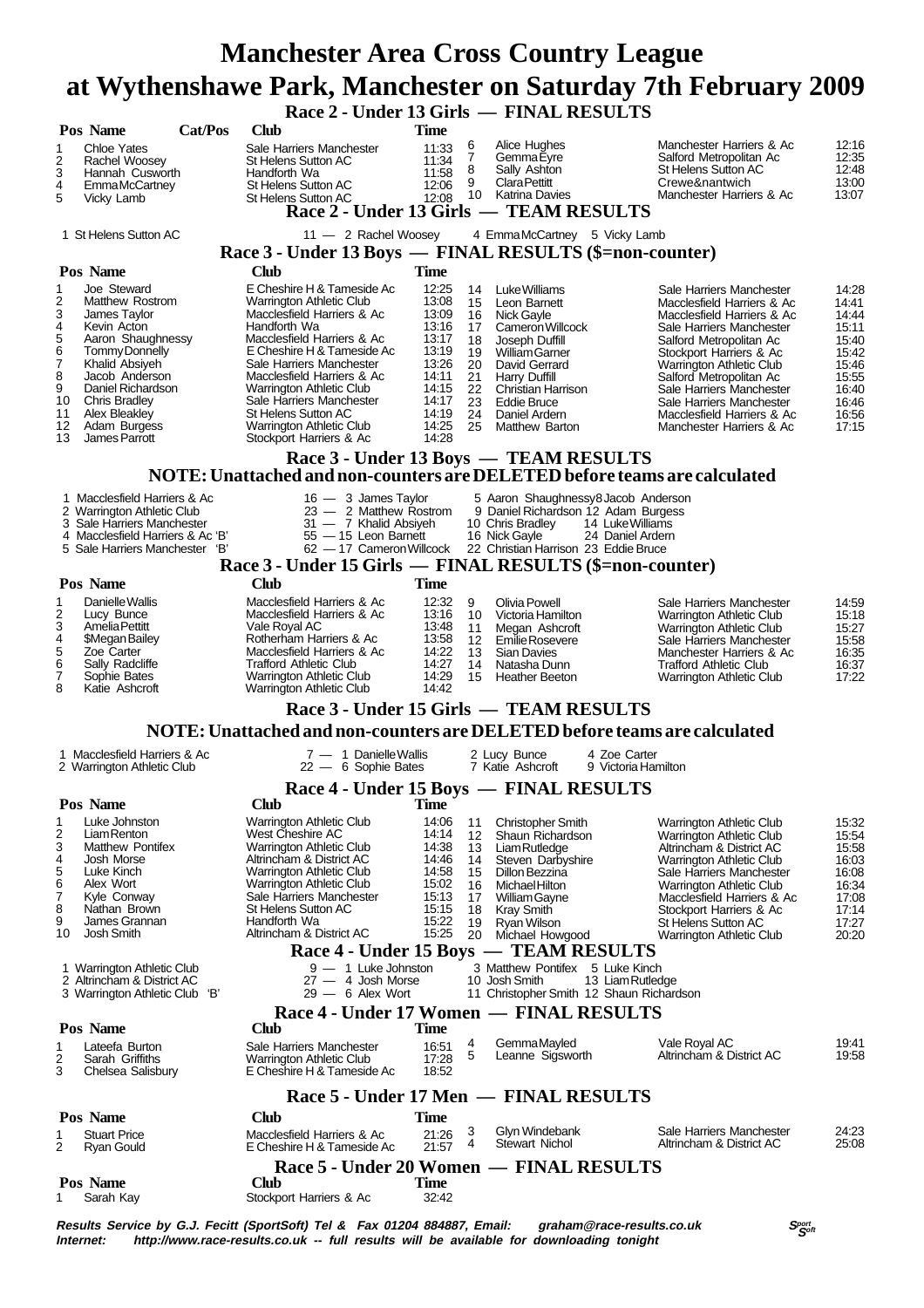# **Manchester Area Cross Country League at Wythenshawe Park, Manchester on Saturday 7th February 2009**

 **Senior Women — FINAL RESULTS (\$=non-counter)**

|    | Pos Name                  | Cat/Pos         | Club                          | <b>Time</b> | 46 | Alexis Dinsmor            | L <sub>55</sub> | 1 Stockport Harriers & Ac       | 31:03 |
|----|---------------------------|-----------------|-------------------------------|-------------|----|---------------------------|-----------------|---------------------------------|-------|
|    |                           |                 |                               |             | 47 | <b>Helen Garner</b>       |                 | L35 10 Stockport Harriers & Ac  | 31:05 |
| 1  | Jackie Fairchild          |                 | Und 1 Trafford Athletic Club  | 25:39       | 48 | Rosie Fearon              |                 | <b>Trafford Athletic Club</b>   | 31:12 |
| 2  | Vicky McKinnon            |                 | <b>Wilmslow Running Club</b>  | 25:51       | 49 | Nell Moore                | L45             | 6 Macclesfield Harriers & Ac    | 31:17 |
| 3  | <b>Cath Carney</b>        | L35             | 1 Belle Vue Racers            | 26:00       | 50 | Sonia Harris              |                 | L35 11 Mantriathlon             | 31:31 |
| 4  | Gemma Connolly            |                 | <b>St Helens Sutton AC</b>    | 26:33       | 51 | <b>Vicky Smith</b>        |                 | <b>Belle Vue Racers</b>         | 31:33 |
| 5  | Claire Stevinson          |                 | <b>Wilmslow Running Club</b>  | 26:50       | 52 | Eleanor Robinson          |                 | L35 12 West Cheshire AC         | 31:46 |
| 6  | Joanne Dawes              |                 | Trafford Athletic Club        | 27:01       | 53 | Karen McCrackle           |                 | Stockport Harriers & Ac         | 31:55 |
| 7  | Alison Drasdo             | L40             | 1 Trafford Athletic Club      | 27:09       | 54 | Lucy Hickey               |                 | L45 7 Trafford Athletic Club    | 32:03 |
| 8  | Stella Boam               | L40             | 2 E Cheshire H & Tameside Ac  | 27:16       | 55 | Catherine Jones           |                 | Sale Harriers Manchester        | 32:10 |
| 9  | <b>\$Frances McKinnon</b> |                 | Southwell                     | 27:44       | 56 | Jenny Clink               |                 | Sale Harriers Manchester        | 32:12 |
| 10 | Rachael Lawrance          |                 | Macclesfield Harriers & Ac    | 28:00       | 57 | <b>IonaCummings</b>       |                 | Macclesfield Harriers & Ac      | 32:16 |
| 11 | Katy Green                | L35             | 2 Wilmslow Running Club       | 28:02       | 58 | Steph Goodchild           |                 | L40 10 Manchester Ymca Harriers | 32:31 |
| 12 | Kristy Readman            |                 | Macclesfield Harriers & Ac    | 28:03       | 59 | <b>Maureen Wilkins</b>    |                 | L40 11 Stockport Harriers & Ac  | 32:46 |
| 13 | Sue Hool                  |                 | <b>Wilmslow Running Club</b>  | 28:04       | 60 | Angela Maziere            | L45             | 8 Wilmslow Running Club         | 32:46 |
| 14 | Anna Verges               | L35             | 3 Trafford Athletic Club      | 28:05       | 61 | Mandy Webber              |                 | L40 12 Salford Metropolitan Ac  | 32:59 |
| 15 | Sandra Lewis              |                 | Altrincham & District AC      | 28:12       | 62 | Annie Hirsch              | L <sub>50</sub> | 3 Belle Vue Racers              | 33:05 |
| 16 | <b>Sally Gilliver</b>     | L45             | 1 Wilmslow Running Club       | 28:15       | 63 | Cecilia Boodhoo           | L45             | 9 Belle Vue Racers              | 33:26 |
| 17 | Victoria O'Donnell        |                 | <b>Trafford Athletic Club</b> | 28:17       | 64 | Maggie McClelland         |                 | L45 10 Swinton Running Club     | 33:43 |
| 18 | Nicola Pugh               |                 | Trafford Athletic Club        | 28:19       | 65 | Lauren Jackson            |                 | Sale Harriers Manchester        | 33:44 |
| 19 | <b>Estelle McGuire</b>    | L40             | 3 Stockport Harriers & Ac     | 28:21       | 66 | Kyrinda Hurstmoore        |                 | L40 13 Middleton Harriers Ac    | 33:45 |
| 20 | Hanny Stockman            | L40             | 4 Macclesfield Harriers & Ac  | 28:32       | 67 | Deborah Beresford         |                 | L40 14 Manchester Harriers & Ac | 34:10 |
| 21 | Sarah Aylmer              | L45             | 2 Stockport Harriers & Ac     | 28:41       | 68 | Teresa Hollins            |                 | L50 4 Middleton Harriers Ac     | 34:13 |
| 22 | Janet Hatton              | L40             | 5 Macclesfield Harriers & Ac  | 28:45       | 69 | Syreeta Spence            |                 | Trafford Athletic Club          | 34:18 |
| 23 | Sarah Newman              |                 | <b>Trafford Athletic Club</b> | 28:55       | 70 | Christine Dickinson       |                 | L45 11 St Helens Sutton AC      | 34:26 |
| 24 | <b>Kate Sutton</b>        | L45             | 3 Wilmslow Running Club       | 28:59       | 71 | Carla Stobie              |                 | Sale Harriers Manchester        | 34:29 |
| 25 | Elizabeth Asten           |                 | <b>Trafford Athletic Club</b> | 29:04       | 72 | Rebecca Healey            |                 | L40 15 Belle Vue Racers         | 34:30 |
| 26 | Jude Wall                 | L35             | 4 Mantriathlon                | 29:13       | 73 | Maggie Davies             |                 | L45 12 Altrincham & District AC | 34:44 |
| 27 | Cara Kavanagh             |                 | Manchester Harriers & Ac      | 29:21       | 74 | Julie Lucas               |                 | L45 13 Wilmslow Running Club    | 34:56 |
| 28 | Jackie Cordingley         | L <sub>50</sub> | 1 Sale Harriers Manchester    | 29:23       | 75 | <b>\$Tracy Pitceathly</b> |                 | L45 14 Unattached               | 35:06 |
| 29 | Alison Vesey              | L45             | 4 Altrincham & District AC    | 29:29       | 76 | Bethan James              |                 | L <sub>40</sub> 16 Mantriathlon | 35:24 |
| 30 | Fiona Baird               |                 | Sale Harriers Manchester      | 29:42       | 77 | Nina Birch                |                 | <b>Wilmslow Running Club</b>    | 35:27 |
| 31 | Louise Hogg               | L35             | 5 St Helens Sutton AC         | 29:43       | 78 | Sue Todd                  |                 | L45 15 Manchester Ymca Harriers | 35:49 |
| 32 | Sally Howarth             | L40             | 6 Trafford Athletic Club      | 30:00       | 79 | LizHall                   |                 | Manchester Ymca Harriers        | 35:49 |
| 33 | Jill Osgood               |                 | <b>Belle Vue Racers</b>       | 30:01       | 80 | Joanne Sullivan           |                 | <b>Middleton Harriers Ac</b>    | 36:02 |
| 34 | Helen Walch               | L40             | 7 Stockport Harriers & Ac     | 30:13       | 81 | Janet Booker              | L50             | 5 Stockport Harriers & Ac       | 36:08 |
| 35 | Miranda Clarke            | L35             | 6 Manchester Ymca Harriers    | 30:17       | 82 | Michelle Wilder           |                 | L40 17 Mantriathlon             | 36:21 |
| 36 | Nicky Mowat               | L <sub>50</sub> | 2 Wilmslow Running Club       | 30:28       | 83 | <b>Christine Barber</b>   | L <sub>55</sub> | 2 Belle Vue Racers              | 37:04 |
| 37 | Melissa Davis             |                 | Trafford Athletic Club        | 30:31       | 84 | Janice Pugh               | L <sub>50</sub> | 6 Middleton Harriers Ac         | 37:10 |
| 38 | Jo Robbins                | L35             | 7 Sale Harriers Manchester    | 30:35       | 85 | Louisa Gilbert            |                 | <b>Wilmslow Running Club</b>    | 37:15 |
| 39 | Joanne Street             |                 | Sale Harriers Manchester      | 30:43       | 86 | Julia Foy                 |                 | L35 13 Belle Vue Racers         | 37:35 |
| 40 | Carole Harrison           | L40             | 8 Altrincham & District AC    | 30:45       | 87 | <b>Sarah Miles</b>        |                 | Wilmslow Running Club           | 37:51 |
| 41 | Catriona Marshall         | L40             | 9 Wilmslow Running Club       | 30:47       | 88 | <b>Ruth Hare</b>          | L <sub>55</sub> | 3 Middleton Harriers Ac         | 40:10 |
| 42 | Catherine Voyce           |                 | Macclesfield Harriers & Ac    | 30:48       | 89 | Shelagh Ackers            | L <sub>50</sub> | 7 Middleton Harriers Ac         | 40:41 |
| 43 | Jo Clishammarsh           | L35             | 8 St Helens Sutton AC         | 30:49       | 90 | Diane Hennigan            |                 | Sale Harriers Manchester        | 41:22 |
| 44 | Sally Woolhouse           | L35             | 9 Trafford Athletic Club      | 30:50       | 91 | <b>Clare Welch</b>        |                 | L40 18 Mantriathlon             | 44:32 |
| 45 | <b>Sally Hales</b>        | L45             | 5 Macclesfield Harriers & Ac  | 31:00       |    |                           |                 |                                 |       |
|    |                           |                 |                               |             |    |                           |                 |                                 |       |

## **Senior Women — TEAM RESULTS**

#### **NOTE: Unattached and non-counters are DELETED before teams are calculated**

1 Trafford Athletic Club 27 — 1 Jackie Fairchild 6 Joanne Dawes 7 Alison Drasdo 13 Anna Verges<br>2 Wilmslow Running Club 29 — 2 Vicky McKinnon 5 Claire Stevinson 10 Katy Green 12 Sue Hool 2 Wilmslow Running Club 29 — 2 Vicky McKinnon 5 Claire Stevinson 10 Katy Green 12 Sue Hool<br>3 Macclesfield Harriers & Ac 60 — 9 Rachael Lawrance 11 Kristy Readman 19 Hanny Stockman 21 Janet Hatton<br>4 Trafford Athletic Club 1 3 Macclesfield Harriers & Ac 60 — 9 Rachael Lawrance 11 Kristy Readman 19 Hanny Stockman 21 Janet Hatton<br>4 Trafford Athletic Club 'B' 16 Yictoria O'Donnell 17 Nicola Pugh 22 Sarah Newman 24 Elizabeth Asten 5 Wilmslow Running Club 'B' 113 - 15 Sally Gilliver 23 Kate Sutton 35 Nicky Mowat 40 Catriona Marsh<br>6 Stockport Harriers & Ac 116 - 18 Estelle McGuire 20 Sarah Aylmer 33 Helen Walch 45 Alexis Dinsmor<br>7 Sale Harriers Manche Frances & Ac 116 — 18 Estelle McGuire 20 Sarah Aylmer 33 Helen Walch 45 Alexis Dinsmore<br>
Sale Harriers Manchester 131 — 27 Jackie Cordingley 29 Fiona Baird 37 Jo Robbins 38 Joanne Street 7 Sale Harriers Manchester 131 — 27 Jackie Cordingley 29 Fiona Baird 37 Jo Robbins 38 Joanne Street 8 St Helens Sutton AC 145 — 4 Gemma Connolly 30 Louise Hogg 42 Jo Clishammarsh 69 Christine Dick<br>9 Belle Vue Racers 146 — 3 Cath Carney 32 Jill Osgood 50 Vicky Smith 61 Annie Hirsch 10 Altrincham & District AC 153 — 14 Sandra Lewis 28 Alison Vesey 39 Carole Harrison 72 Maggie Davies 11 Macclesfield Harriers & Ac 'B' 189 — 41 Catherine Voyce 44 Sally Hales 48 Nell Moore 56 Iona Cummings<br>12 Mantriathlon 199 – 228 – 25 Jude Wall 49 Sonia Harris 74 Rethan James 80 Michelle Wilder 13 Stockport Harriers & Ac 'B' 235 — 46 Helen Garner 52 Karen McCrackle 58 Maureen Wilkins 79 Janet Booker 14 Sale Harriers Manchester 'B' 243 - 54 Catherine Jones 55 Jenny Clink 64 Lauren Jackson 70 Carla Stone 15 Manchester Ymca Harriers 244 - 34 Miranda Clarke 57 Steph Goodchild 76 Sue Todd 77 Liz Hall 15 Manchester Ymca Harriers 244 — 34 Miranda Clarke 57 Steph Goodchild 76 Sue Todd 77 Liz Hall<br>16 Middleton Harriers Ac 292 — 65 Kyrinda Hurstmoore 67 Teresa Hollins 78 Joanne Sullivan 82 Janice Pugh

4 Trafford Athletic Crub is a Trafford Athletic Club is a Trafford Athletic Club is a Trafford Club is character<br>Athletic Club is Carly Cilliver 23 Sate Sutton 25 Nicky Mowat 40 Catriona Marshall 146 — 3 Cath Carney 32 Jill Osgood 50 Vicky Smith 61 Annie Hirsch<br>153 — 14 Sandra Lewis 28 Alison Vesey 39 Carole Harrison 72 Maggie Davies 12 Mantriathlon 228 — 25 Jude Wall 49 Sonia Harris 74 Bethan James 80 Michelle Wilder 16 Middleton Harriers Ac 202 — 65 Kyrinda Hurstmoore 67 Teresa Hollins 78 Joanne Sullivan 82 Janice Pu<br>17 Belle Vue Racers 'B' 298 — 62 Cecilia Boodhoo 71 Rebecca Healey 81 Christine Barber 84 Julia Foy 298 — 62 Cecilia Boodhoo

- 
-